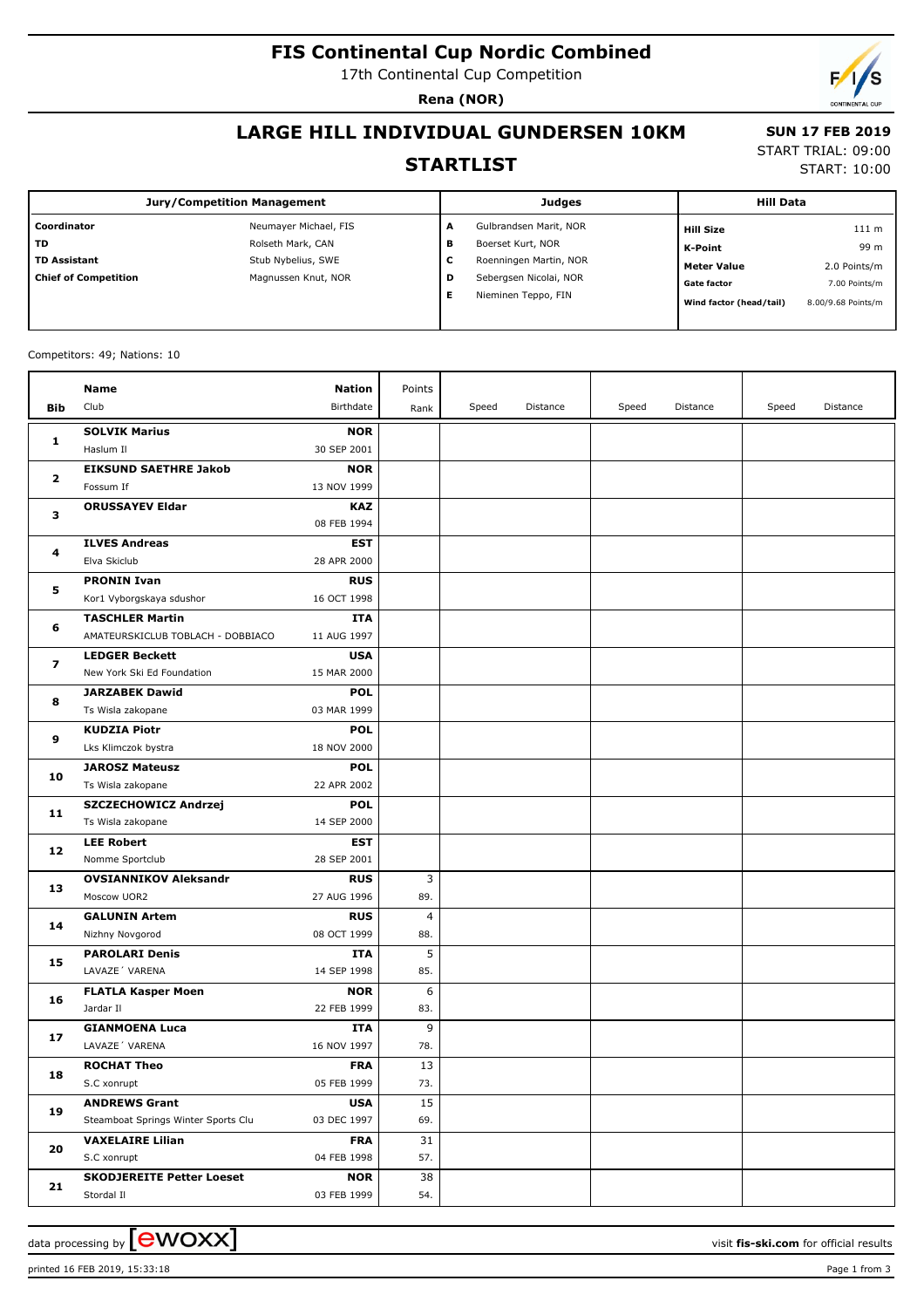# **FIS Continental Cup Nordic Combined**

17th Continental Cup Competition

**Rena (NOR)**



#### **LARGE HILL INDIVIDUAL GUNDERSEN 10KM**

#### **STARTLIST**

 **SUN 17 FEB 2019** START TRIAL: 09:00

START: 10:00

|            | <b>Name</b>                                                  | <b>Nation</b>             |                  |       |          |       |          |       |          |
|------------|--------------------------------------------------------------|---------------------------|------------------|-------|----------|-------|----------|-------|----------|
| <b>Bib</b> | Club                                                         | Birthdate                 | Points<br>Rank   | Speed | Distance | Speed | Distance | Speed | Distance |
|            |                                                              |                           |                  |       |          |       |          |       |          |
| 22         | <b>GERARD Antoine</b>                                        | <b>FRA</b>                | 40               |       |          |       |          |       |          |
|            | US Ventron                                                   | 15 JUN 1995               | 51.              |       |          |       |          |       |          |
| 23         | <b>WELDE Jonas</b><br>Sc Sohland                             | <b>GER</b><br>12 MAR 1998 | 41<br>50.        |       |          |       |          |       |          |
|            | <b>PFORDTE Maximilian</b>                                    | <b>GER</b>                | 56               |       |          |       |          |       |          |
| 24<br>25   | WSV Gruena.                                                  | 25 JUN 1998               | 46.              |       |          |       |          |       |          |
|            | <b>VALLET Edgar</b>                                          | <b>FRA</b>                | 59               |       |          |       |          |       |          |
|            | <b>CSR Pontarlier</b>                                        | 26 JUN 2000               | 43.              |       |          |       |          |       |          |
| 26         | <b>DAGN Florian</b>                                          | <b>AUT</b>                | 60               |       |          |       |          |       |          |
|            | Kitzbueheler Ski Club - KSC                                  | 10 DEC 1999               | 41.              |       |          |       |          |       |          |
|            | <b>MAIERHOFER Manuel</b>                                     | ITA                       | 64               |       |          |       |          |       |          |
| 27         | <b>GS FIAMMEGIALLE</b>                                       | 17 DEC 1992               | 37.              |       |          |       |          |       |          |
| 28         | <b>RETTENEGGER Stefan</b>                                    | <b>AUT</b>                | 64               |       |          |       |          |       |          |
|            | SK Saalfelden                                                | 03 FEB 2002               | 37.              |       |          |       |          |       |          |
| 29         | <b>SKOGLUND Andreas</b>                                      | <b>NOR</b>                | 70               |       |          |       |          |       |          |
|            | Molde Og omegn if                                            | 22 MAR 2001               | 36.              |       |          |       |          |       |          |
| 30         | <b>HUETTEL Simon</b>                                         | <b>GER</b>                | 71               |       |          |       |          |       |          |
|            | Wsv 1922 weissenstadt                                        | 04 AUG 1999               | 34.              |       |          |       |          |       |          |
| 31         | <b>JOHANSEN Truls Soenstehagen</b>                           | <b>NOR</b>                | 92               |       |          |       |          |       |          |
|            | Elverum Hopp                                                 | 26 JUN 1991               | 30.              |       |          |       |          |       |          |
| 32         | <b>LEHNERT Luis</b>                                          | <b>GER</b>                | 94               |       |          |       |          |       |          |
| 33         | Wsv Oberaudorf                                               | 12 JUN 2000               | 29.              |       |          |       |          |       |          |
|            | <b>RETTENEGGER Thomas</b><br>TSU St. Veit im Pongau-Salzburg | <b>AUT</b><br>05 FEB 2000 | 112<br>25.       |       |          |       |          |       |          |
|            | <b>KVARSTAD Simen</b>                                        | <b>NOR</b>                | 129              |       |          |       |          |       |          |
| 34         | Byaasen Il                                                   | 23 MAR 2000               | 24.              |       |          |       |          |       |          |
|            | <b>HAHN Martin</b>                                           | <b>GER</b>                | 139              |       |          |       |          |       |          |
| 35         | VSC Klingenthal                                              | 06 MAY 1997               | 23.              |       |          |       |          |       |          |
|            | <b>SKOGLUND Aleksander</b>                                   | <b>NOR</b>                | 145              |       |          |       |          |       |          |
| 36         | Molde Og omegn if                                            | 06 MAY 1999               | 22.              |       |          |       |          |       |          |
|            | <b>DEUSCHL Christian</b>                                     | <b>AUT</b>                | 160              |       |          |       |          |       |          |
| 37         | Nordic Team Absam-Tirol                                      | 20 APR 1997               | 21.              |       |          |       |          |       |          |
| 38         | <b>MRAZ Samuel</b>                                           | <b>AUT</b>                | 162              |       |          |       |          |       |          |
|            | KSG Klagenfurt-Kaernten                                      | 02 JUL 1998               | 20.              |       |          |       |          |       |          |
| 39         | <b>SHUMATE Jared</b>                                         | <b>USA</b>                | $\overline{172}$ |       |          |       |          |       |          |
|            | Park City Ski and Snowboard                                  | 06 MAR 1999               | 19.              |       |          |       |          |       |          |
| 40         | <b>ORTER Philipp</b>                                         | <b>AUT</b>                | 205              |       |          |       |          |       |          |
|            | SV Villach-Kaernten                                          | 16 FEB 1994               | 16.              |       |          |       |          |       |          |
| 41         | <b>BURAAS Lars</b>                                           | <b>NOR</b>                | 245              |       |          |       |          |       |          |
|            | Hurdal II                                                    | 17 JAN 1995               | 13.              |       |          |       |          |       |          |
| 42         | <b>SKAARSET Lars Ivar</b><br>Soere Aal il                    | <b>NOR</b><br>05 JAN 1998 | 266<br>10.       |       |          |       |          |       |          |
|            | <b>SCHMID Julian</b>                                         | GER                       | 271              |       |          |       |          |       |          |
| 43         | Sc Oberstdorf                                                | 01 SEP 1999               | 9.               |       |          |       |          |       |          |
|            | <b>LANGE Jakob</b>                                           | GER                       | 330              |       |          |       |          |       |          |
| 44         | WSV Kiefersfelden                                            | 05 AUG 1995               | 7.               |       |          |       |          |       |          |
|            | <b>WELDE David</b>                                           | GER                       | 356              |       |          |       |          |       |          |
| 45         | SC Sohland                                                   | 15 APR 1994               | 6.               |       |          |       |          |       |          |
| 46         | <b>JOEBSTL Thomas</b>                                        | <b>AUT</b>                | 407              |       |          |       |          |       |          |
|            | SG Klagenfurt-Kaernten                                       | 22 SEP 1995               | 5.               |       |          |       |          |       |          |
|            | <b>RIIBER Harald Johnas</b>                                  | <b>NOR</b>                | 410              |       |          |       |          |       |          |
| 47         | Heming                                                       | 08 APR 1995               | 4.               |       |          |       |          |       |          |

printed 16 FEB 2019, 15:33:18 Page 2 from 3

data processing by **CWOXX** and  $\overline{A}$  wisit **fis-ski.com** for official results